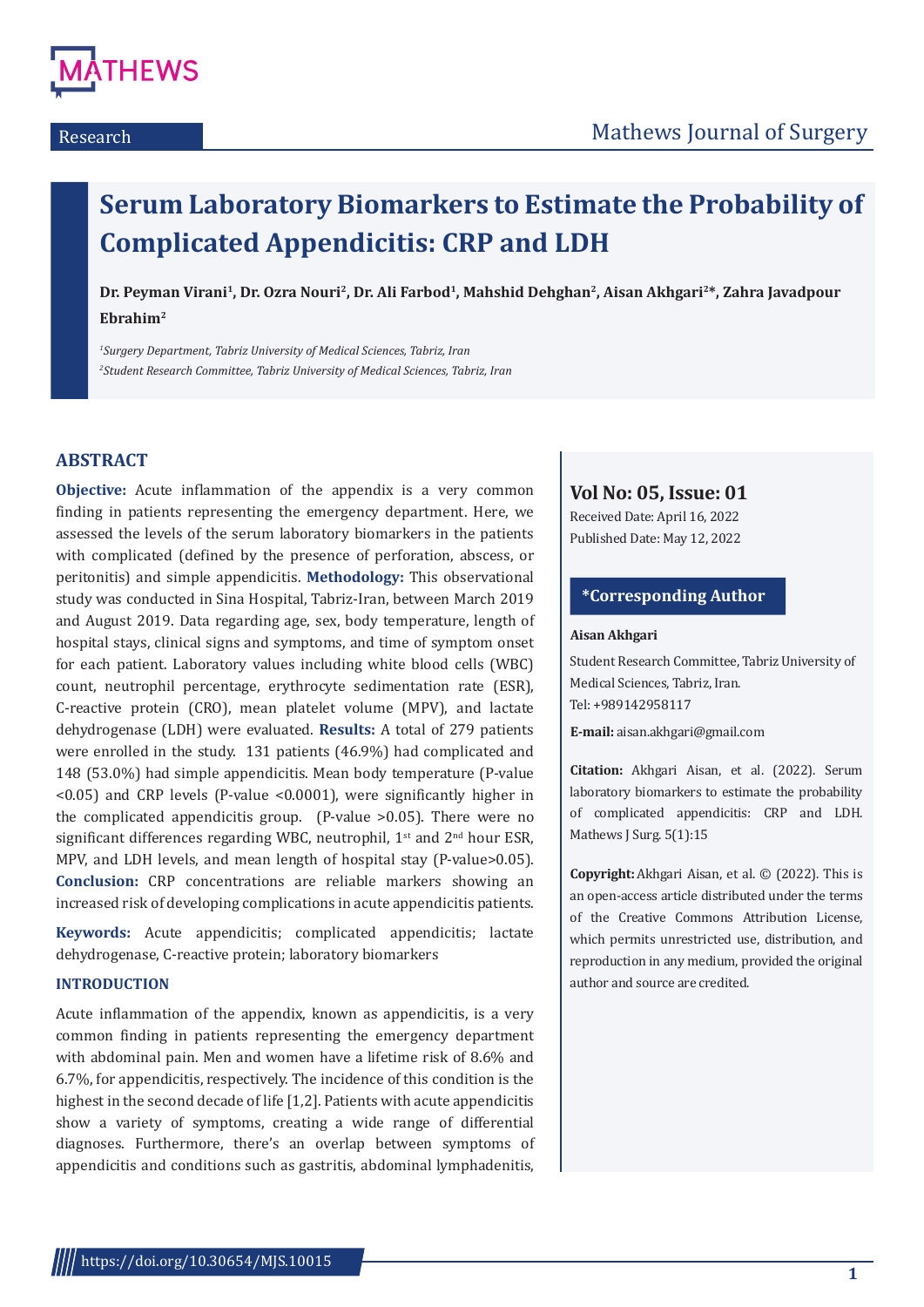ovarian cysts, acute salpingitis, intestinal and urinary infections, and nephrolithiasis, which makes the diagnosis problematic. Considering that many of the above conditions do not require surgery, distinguishing appendicitis from other differential diagnoses is important. 1/3 of patients with appendicitis show classic symptoms including abdominal pain (generalized at first but localizing in right lower quadrant after hours), nausea, and vomiting. In the case of neglecting and delaying in diagnosis, it can progress to perforation, peritonitis, and septic shock, leading to an increased death risk [3-5].

The diagnosis of this condition is based on clinical findings; right lower quadrant pain, gastrointestinal symptoms (starting after the onset of pain), leukocytosis and neutrophilia, increased C-reactive protein (CRP) concentration, and fever are considered diagnostic of appendicitis. Alvarado score (Developed by Alvarado in 1986 for the diagnosis of acute appendicitis in an emergency) can help improve diagnostic accuracy. Currently, the standard treatment of this condition is appendectomy [2,3].

Lactate Dehydrogenase (LDH) is a soluble cytoplasmic enzyme that is present in almost all cells. It's released in the extracellular space in the case of plasma membrane damage [6]. According to the literature, the pathogenesis of appendicitis consists of the generation of free radicals and the triggering of inflammatory reactions. Previous studies have shown low levels of antioxidants in patients with acute appendicitis, and an associated elevated level of oxidative stress and lipid peroxidation in the blood. Therefore, the generation of free radical and the resulting stress has an important role to play in the underlying pathogenesis [7-10]. Therefore, elevated levels of LDH, as an important marker of oxidative stress and cell death, maybe a diagnostic parameter in diagnosing acute appendicitis.

Here, to find anticipating biomarkers of complicated appendicitis cases in order for on-time intervention, we assessed the levels of the serum laboratory biomarkers in the patients with complicated (defined by the presence of perforation, abscess, or peritonitis) and simple appendicitis. We hypothesized an increased level of the inflammatory biomarkers and especially LDH, in the patients with more critical and complicated statuses.

# **METHODS AND PATIENTS**

**1. Study design and participants:** This observational study was conducted in Sina Hospital affiliated with Tabriz University of Medical Sciences between March 2019 and August 2019 (for 6 months). Every eligible case of acute appendicitis who was admitted in the surgery ward between the given period was enrolled in the study.

Inclusion criteria were common characteristics of acute appendicitis according to the Alvarado scoring system (anorexia, nausea, and vomiting, tenderness in right lower quadrant (RLQ), etc.) and informed consent. Exclusion criteria consisted of any other diagnosis of acute abdomen, systemic diseases which increase LDH levels of serum, corticosteroid therapy, waiting for an interval appendectomy, and patient's unwillingness to participate in the study.

- **2. Sampling and monitoring of participants:** After approval of the study protocol by the ethics committee of the Tabriz University of Medical Science, sampling was started. The convenience sampling method was used. For this, patients who were admitted to the surgery ward of Sina Hospital in Tabriz-Iran and were diagnosed with acute appendicitis were assessed in terms of eligibility criteria. If the patients met the eligibility criteria and were interested in participating in the research, the objectives and methods of study were explained to them. Also, they were assured that their information would remain confidential with the researcher. 290 patients were included and 279 of them satisfied the exclusion and inclusion criteria. The participants were followed up until after appendectomy and laboratory values and histopathological results were recorded in a checklist.
- **3. Data collection tool:** A researcher-made checklist was used to record data. This checklist included items regarding patient demographic information such as age, sex, body temperature, length of hospital stays, clinical signs and symptoms, and time of symptom onset for each patient.

Clinical examination and history taking were done. Afterward, an abdominal ultrasound study was performed on all of the patients. After establishing appendicitis diagnosis, and before performing the surgery, blood samples of the patients were collected for laboratory investigations including WBC count, neutrophil percentage, erythrocyte sedimentation rate (ESR), CRP, mean platelet volume (MPV), and LDH. To diagnose the further complications of acute appendicitis, after confirming the diagnosis of appendicitis, patients underwent appendectomy and a biopsy of the appendix was taken and sent for histopathological examination.

Regarding surgical methods, depending on the decision of the surgeon, a laparoscopic or open appendectomy was performed. In the case of hemorrhage or leakage risk and cases with gangrenous change, perforation, or formation of abscess, drainage tubes were inserted. Based on surgical or patho¬logic findings, cases with gangrenous change, perforation, or ab¬scess formation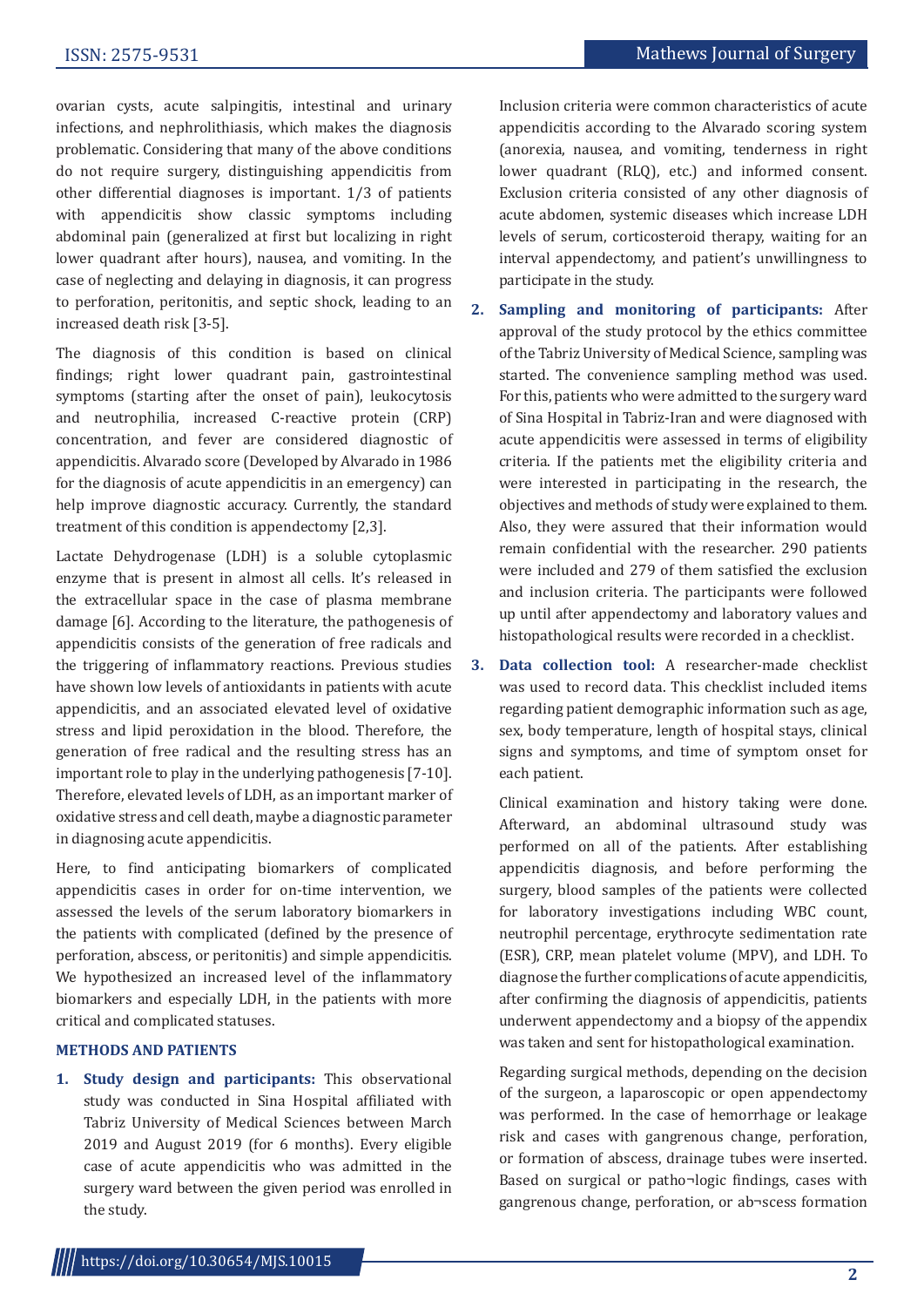were classified as complicated, and the others were classified as simple appendicitis.

**4. Statistical analysis:** The data were analyzed using IBM SPSS statistics version 22.0 statistical analysis software (SPSS INC., IBM Corporation, Chicago, IL). Normal data distribution was examined using the Kolmogorov-Smirnov test. Quantitative data with a normal distribution, are presented as mean ± Standard Deviation (SD) and quantitative data without a normal distribution, as mode. Chi-Square Test was used to examine the relationship between qualitative data, and independent t-test was used to examine the relationship between quantitative data with normal distribution, Mann–Whitney U test for quantitative data without normal distribution, and Fisher's exact test was used in the analysis of contingency tables. Spearman correlation coefficient was used to examine the relationship between qualitative data considering the non-normal distribution of the LDH variable. A P-value less than 0.05 was considered to establish a statistically significant relationship.

#### **RESULTS**

#### **1. Subject Characteristics**

A total of 279 patients were enrolled in the study. Based on histopathological examination, of all cases 131 (46.9%) were reported as complicated and 148 (53.0%) as simple appendicitis (control group). The mean age of all patients was  $30.86 \pm 0.54$  years with a range of 17-50. 147 patients were male (52%), and 132 were female (48%) (Table 1).

No statistically significant difference was found regarding demographic characteristics.

The mean body temperature of all patients was  $37.44 \pm$ 0.54 degrees Celsius (range, 36.8-38.5). 38 ± 0.01 (range, 37.15-38) and 37 ± 0.11 (range, 37-37.37) were mean body temperatures of the complicated appendicitis group and control group, respectively. Significant statistical difference was observed among the two groups; the body temperature of complicated appendicitis patients was notably higher than simple appendicitis patients (P-value <0.05).

The mean length of hospital stay for the complicated appendicitis group was  $3.48 \pm 0.02$  days (range, 2.5-4) and for the control group it was reported  $3.03 \pm 0.10$  days (range, 2-4) which showed no significant difference, statistically (P-value >0.05). No other significant differences were noted regarding basic characteristics (P-value <0.05) (Table 1).

|                 |          | Complicated<br>appendicitis (n=131) | Uncomplicated<br>appendicitis<br>(Control group) (n=148) | P-value |  |
|-----------------|----------|-------------------------------------|----------------------------------------------------------|---------|--|
| Age (years)     |          | $32.47 \pm 11.72$                   | $29.81 \pm 10.08$                                        | 0.281   |  |
| $(mean \pm SD)$ |          |                                     |                                                          |         |  |
| Sex, N (%)      | Female   | 61 (46.5%)                          | 71 (47.9%)                                               | 0.489   |  |
|                 | Male     | 70 (53.4%)                          | 77 (52.0%)                                               |         |  |
| Nausea, N (%)   | Positive | 77 (58.7%)                          | 84 (56.7%)                                               | 0.122   |  |
|                 | Negative | 54 (41.2%)                          | 64 (43.2%)                                               |         |  |
| Vomiting, N (%) | Positive | 71 (54.1%)                          | 78 (52.7%)                                               | 0.427   |  |
|                 | Negative | 60 (45.8%)                          | 70 (47.2%)                                               |         |  |
| RLQ pain, N (%) | Positive | 80 (61.0%)                          | 97 (65.5%)                                               |         |  |
|                 | Negative | 51 (38.9%)                          | 51 (34.4%)                                               |         |  |

**Table 1:** Demographic data of patients, complicated appendicitis vs. control group (mean ± SD and percentage)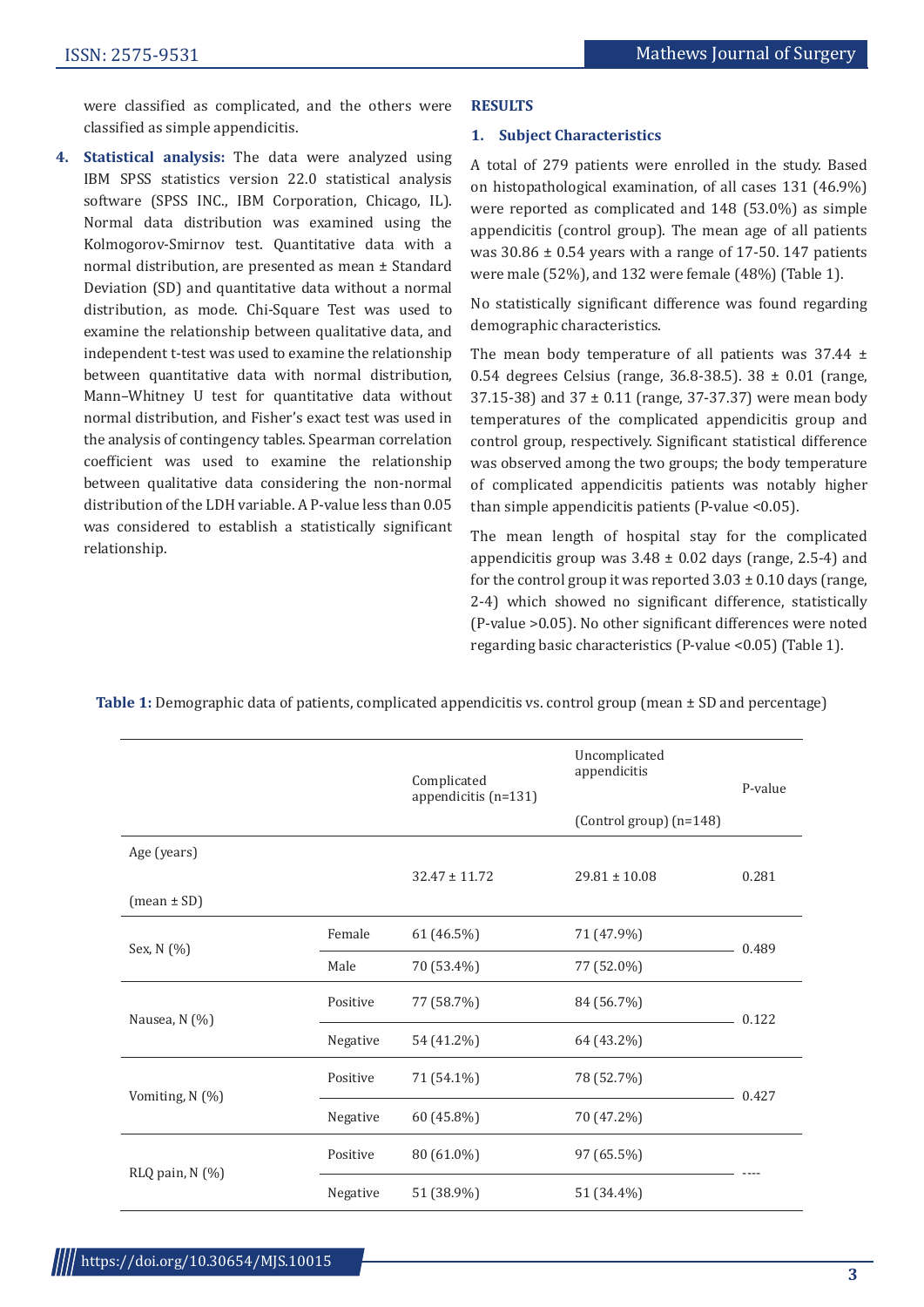| Anorexia, N (%)                         | Positive | 72 (54.9%)      | 77 (52.0%)      | 0.210 |
|-----------------------------------------|----------|-----------------|-----------------|-------|
|                                         | Negative | 59 (45.0%)      | 71 (47.9%)      |       |
| RLQ tenderness, N (%)                   | Positive | 78 (59.5%)      | $90(60.8\%)$    | 0.471 |
|                                         | Negative | 53 (40.4%)      | 58 (39.1%)      |       |
| Accompanying disease,                   | Positive | 51 (38.9%)      | 51 (34.4%)      |       |
| N(%)                                    | Negative | 80 (61.0%)      | 97 (65.5%)      |       |
| Body temperature (mean $\pm$ SD)        |          | $38 \pm 0.01$   | $37 \pm 0.11$   | 0.025 |
| Length of hospital stay (mean $\pm$ SD) |          | $3.48 \pm 0.02$ | $3.03 \pm 0.10$ | 0.113 |

# **2. Biomarkers levels**

CRP levels in patients with complicated appendicitis were significantly higher than in the control group (P-value <0.0001). CRP levels were in the range of 38-69.2 in the complicated appendicitis group and 22.75-55.25 in the control group. There were no significant differences among the two groups regarding WBC, neutrophil,  $1<sup>st</sup>$  and  $2<sup>nd</sup>$  hour ESR, and MPV levels (Table 2).

Mean LDH levels in complicated appendicitis patients were 361.61 ± 149.75 and 322.7 ± 129.72 in the control group; resulting in no significant difference (P-value= 0.073) (Table 2).

| <b>Table 2.</b> Servingly alialysis of patients, complicated appendictus vs. control group (incall 1 SD) |                                      |                               |              |  |  |  |  |
|----------------------------------------------------------------------------------------------------------|--------------------------------------|-------------------------------|--------------|--|--|--|--|
|                                                                                                          | Complicated appendicitis<br>$(n=33)$ | Uncomplicated<br>appendicitis | P-value      |  |  |  |  |
|                                                                                                          |                                      | (Control group) $(n=50)$      |              |  |  |  |  |
| WBC count (mean $\pm$ SD)                                                                                | $13630.30 \pm 4992.65$               | $11798 \pm 3500.52$           | 0.073        |  |  |  |  |
| Neutrophil<br>percentage<br>$(mean \pm SD)$                                                              | $80 \pm 2.05$                        | $76 \pm 1.80$                 | 0.162        |  |  |  |  |
| $1st$ hour ESR (mean $\pm$ SD)                                                                           | $11 \pm 1.00$                        | $11 \pm 0.90$                 | 0.568        |  |  |  |  |
| $2nd$ hour ESR (mean $\pm$ SD)                                                                           | $26 \pm 2.02$                        | $24 \pm 2.02$                 | 0.240        |  |  |  |  |
| $CRP$ (mean $\pm$ SD)                                                                                    | $59.5 \pm 1.89$                      | $36 \pm 2.03$                 | ${}< 0.0001$ |  |  |  |  |
| MPV (mean $\pm$ SD)                                                                                      | $9.77 \pm 1.05$                      | $9.91 \pm 1.05$               | 0.578        |  |  |  |  |
| LDH (mean $\pm$ SD)                                                                                      | $361.61 \pm 149.75$                  | $322.7 \pm 129.72$            | 0.073        |  |  |  |  |

**Table 2:** Serologic analysis of patients, complicated appendicitis vs. control group (mean + SD)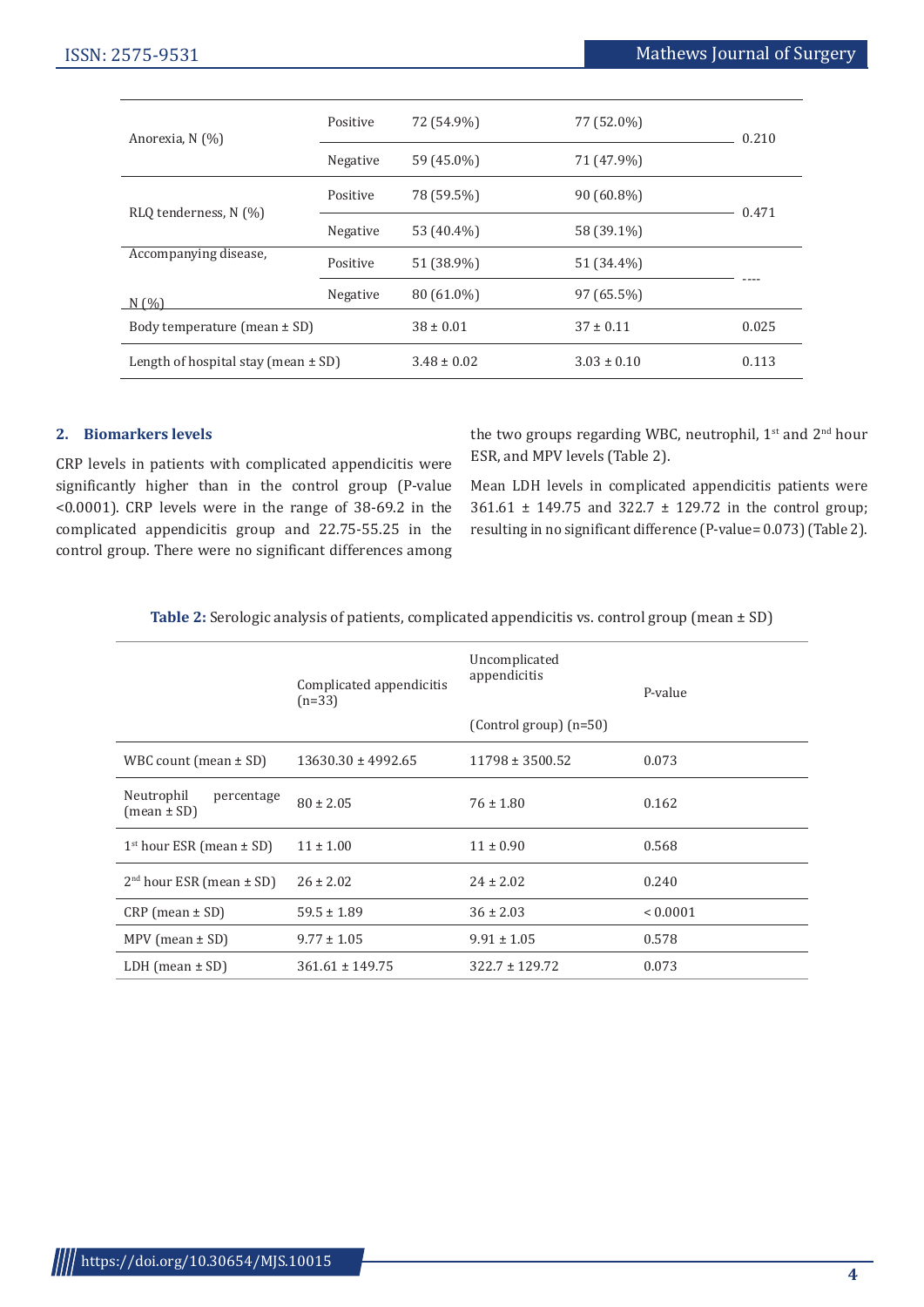Mean LDH levels among male patients were 338.86 ± 123.47 with a median of 32, minimum level of 150, and maximum level of 737. Among the female patients mean LDH levels were 337.18 ±159.58 with a median of 301, minimum level of 201, and maximum level of 950; which showed no significant difference, statistically (P-value= 0.566) (Figure 1).



**Figure 1:** LDH level variations of patients regarding sex

To evaluate the LDH level by the age of patients, the Spearman correlation coefficient was used. Results showed a notable relationship between these two variables and older patients had lower levels of LDH (P-value= 0.046 and r= -0.222) (Figure 2).



**Figure 2:** Spearman's correlation between LDH levels and patients' age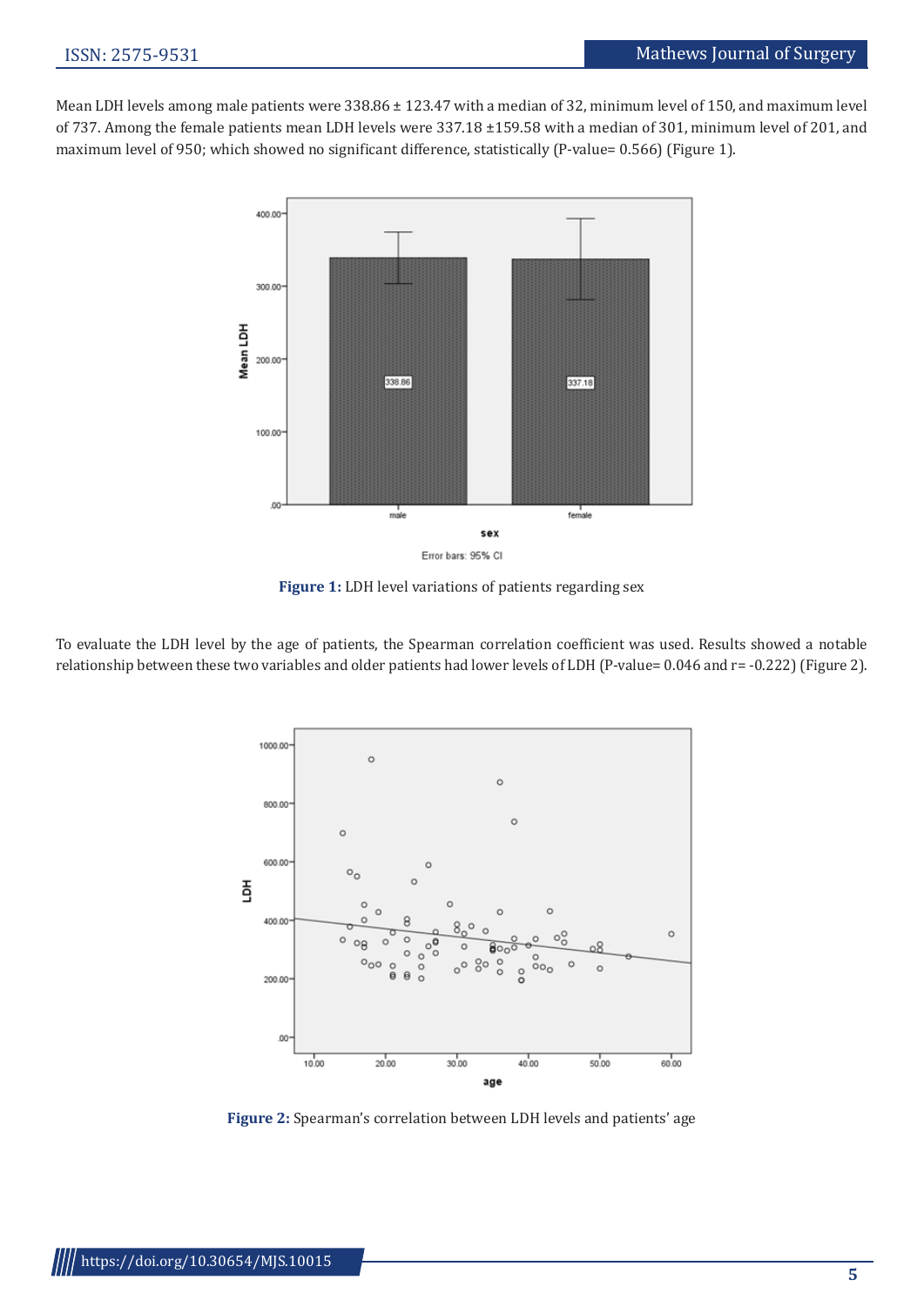In the evaluation of the relation between LDH levels and length of hospital stay, Spearman correlation coefficient showed no significant relationship (P-value= 0.253 and r= 0.15) (Figure 3).



**Figure 3:** Spearman's correlation between LDH levels and length of hospital stay

Furthermore, LDH levels showed a significant and linear relation with leukocyte count, statistically (P-value= 0.017 and r= 0.262) (Figure 4).



**Figure 4:** Spearman's correlation between LDH levels and WBC count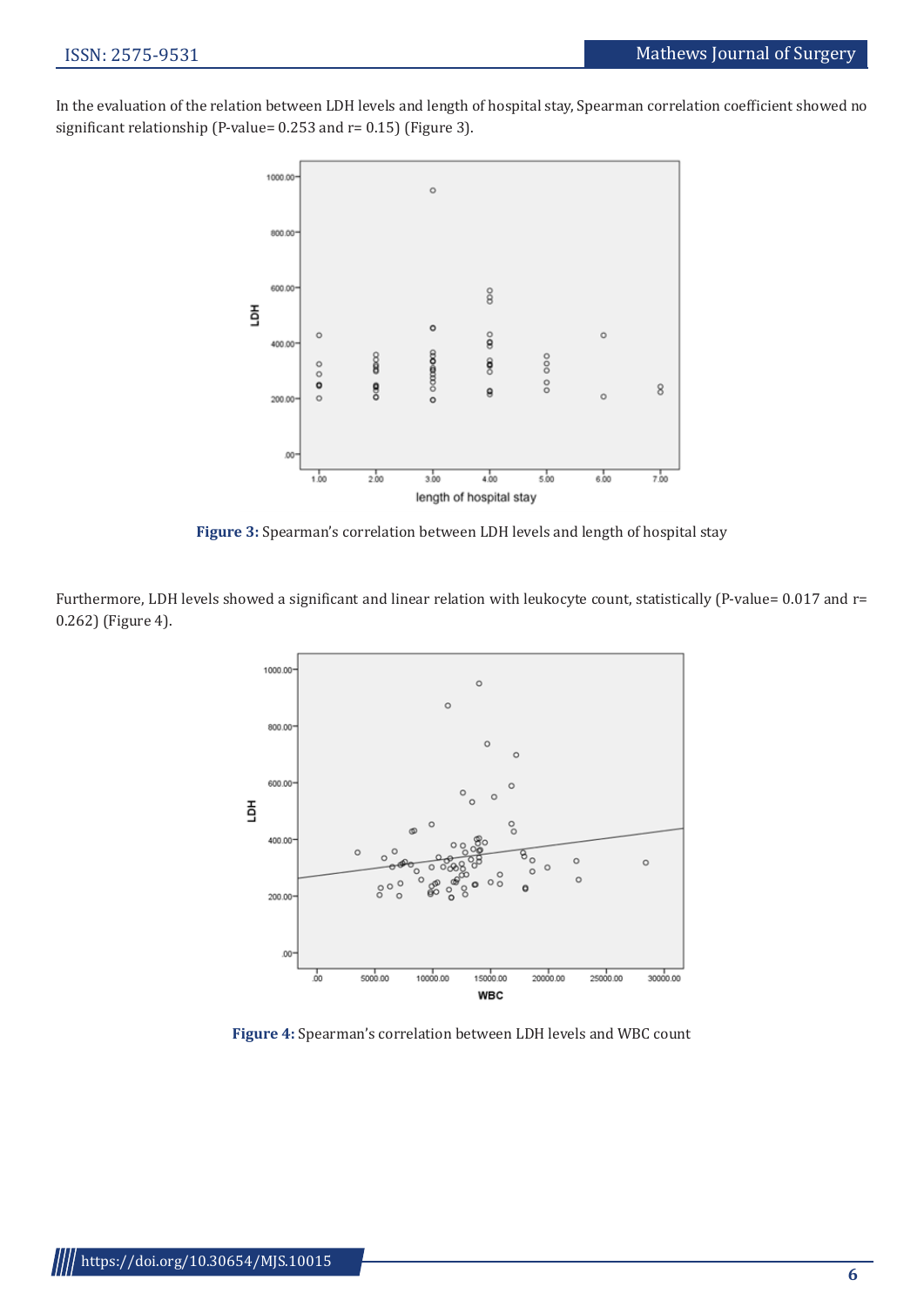Spearman correlation coefficient showed no significant relation among LDH and 1st hour ESR levels (P-value= 0.180 and r= -0.158) and LDH and 2nd hour ESR levels (P-value= 0.464 and r= -0.092) (Figure 5).



**Figure 5:** Spearman's correlation between LDH level and ESR 2nd hour

Evaluation of CRP and LDH levels with Spearman correlation coefficient resulted in no significant relation, statistically (P-value= 0.673 and r= 0.05) (Figure 6).



**Figure 6:** Spearman's correlation between LDH and CRP levels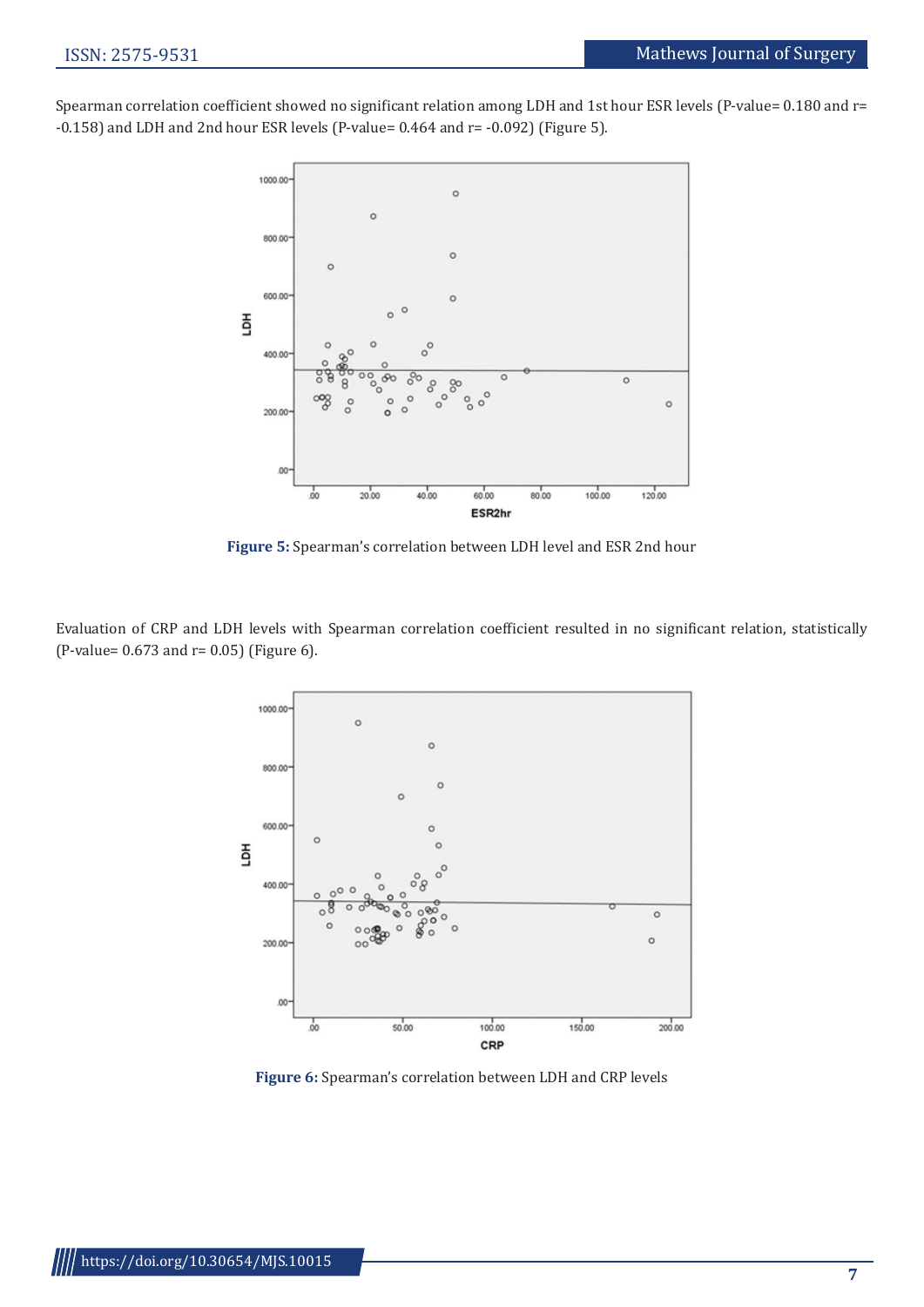### **DISCUSSION**

In the present study, 279 consecutive patients who were hospitalized with the diagnosis of acute appendicitis, were evaluated. Pathology reports of 131 patients consisted of complicated appendicitis and 148 had simple appendicitis. Mean hospital stay in the complicated appendicitis group was 3.48 days and 3.03 days in the control group, and no significant difference was found. Furthermore, there was no statistically significant difference regarding clinical symptoms.

According to the results of a study done by Saldanha et al in 2015, LDH levels increased in association with disease progression [11]. In accordance, while we found no statistical difference between LDH levels of the two studied groups, the mean LDH plasma concentration in patients with complicated acute appendicitis was higher in comparison to patients with simple appendicitis. However, different results were achieved in another study done by Saldanha et al in 2019. Their results showed that even though levels of lipid peroxidation in pathological samples of inflammatory appendicitis were higher than samples attained from the normal appendix, LDH concentration was lower in inflammatory appendicitis samples [12].

In this study, we noted a statistically significant difference regarding the body temperature of patients of two groups (P-value= 0.05) and the mean body temperature of the complicated appendicitis group was 1 degree Celsius higher than the control group. In accordance, Eun Ko et al showed that higher body temperature degrees of the patients with acute appendicitis were statistically associated with perforation of the appendix [13].

Regarding laboratory results of WBC counts and neutrophil percentages, and 1st and 2nd hour ESR concentrations, we noted no statistical difference between the two groups. In contrast, Eun Ko et al. showed that ESR concentrations increased in association with the perforation of the appendix in a significant manner. In the same study, they discovered that WBC counts in the serum of patients with complicated appendicitis were not statistically different than patients with uncomplicated appendicitis; which is by our results [13]. Furthermore, Sengul and colleagues, reported significantly higher levels of WBC counts in complicated appendicitis patients in comparison to the uncomplicated appendicitis group [14].

Regarding the evaluation of CRP concentrations, we found a significant difference (P-value <0.0001) showing that patients with complicated appendicitis had higher levels of CRP in comparison to the uncomplicated appendicitis group. Similar results were achieved by Msolli and colleagues. According to their results, in comparison of CRP levels of patients with and without acute appendicitis, a statistically significant difference was noted and patients with acute appendicitis had higher CRP plasma concentrations [15]. Dal and colleagues reported similar results, as well [16]. Furthermore, Kim et al. showed that CRP increased significantly in patients with complicated appendicitis [17]. Ozan et al. reported high C-reactive protein level is a predictor for appendiceal perforation [18]. Shimoda et al. reported that high levels of CRP are associated with an increased risk of developing complications in appendicitis patients and conversion of surgery method from laparoscopic to open appendectomy [19]. Moon et al. showed that CRP above 7.05 mg/dL is associated with a high probability of complicated appendicitis, especially in young children or elderly patients who frequently present with vague symptoms [20].

Our study concluded that plasma concentration of LDH is not a reliable marker showing the probability of development of complications in acute appendicitis. On the other side, we found a significant relationship between plasma WBC levels and LDH concentrations, showing that higher counts of WBC were in association with higher levels of LDH. Although we noted no association regarding WBC and ESR levels and clinical symptoms with complicated appendicitis, there were significantly higher levels of CRP in patients with this condition.

In conclusion, we believe CRP concentrations are reliable markers showing an increased risk of developing complications in acute appendicitis patients.

# **AUTHORS' CONTRIBUTIONS**

All authors contributed to the study's conception and design. Material preparation, data collection, and analysis were performed by Ozra Nouri and Peyman Virani. The first draft of the manuscript was written by Aisan Akhgari and Mahshid Dehghan and all authors commented on previous versions of the manuscript. All authors read and approved the final manuscript.

#### **CONFLICTS OF INTEREST**

The authors report no proprietary or commercial interest in any product mentioned or concept discussed in this article.

# **REFERENCES**

- 1. Paulson EK, Kalady MF and Pappas TN.(2003). Clinical practice suspected appendicitis. N Engl J Med. 348(3):236-242.
- 2. Bernard M, Jaffe H. (2005). Appendicitis. In: Brunicardi FC, Anderson D, Billiar T, Dunn D, Hunter J. Schwartz's principles of surgery, 8th Ed. New York, McGraw Hill, 1119-1139.